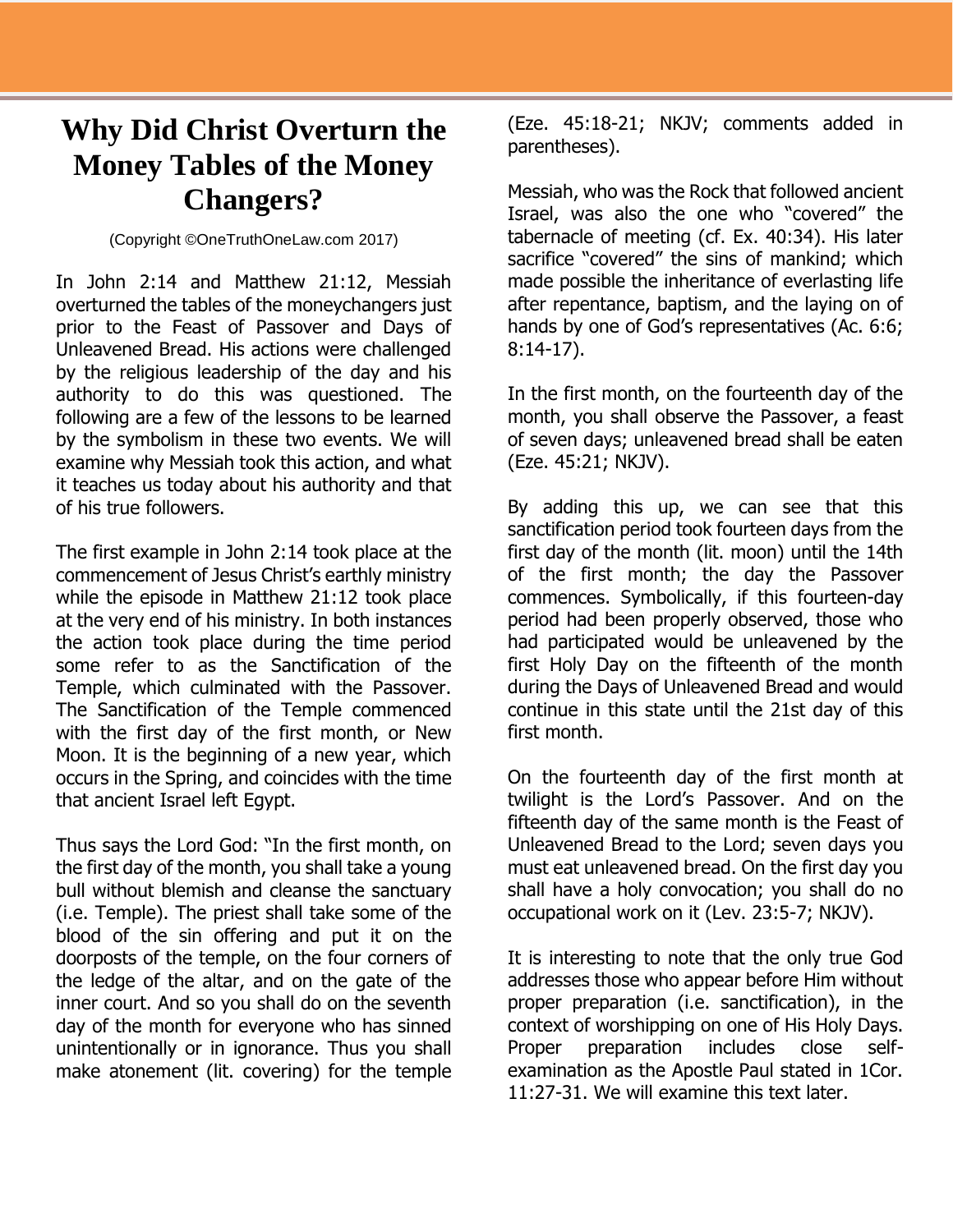When you come to appear before Me, who has required this from your hand, to trample My courts? (cf. the moneychangers) Bring no more worthless sacrifices (because the people fail to recognize that these sacrifices are supposed to represent a right attitude on the part of the person giving it); incense (i.e. prayer) is an abomination to Me. The New Moons, the Sabbaths, and the calling of assemblies (they are simply going through the motions – they do not really want to serve and obey  $God$ ) - I cannot endure iniquity (because they are being hypocritical) with the sacred meeting (Isa. 1:12- 13; NKJV; comments added in parentheses).

When you pray, I will hide My eyes from you; even though you make many prayers, I will not hear. Your hands are full of bloodshed (this would not be the case if they had repented prior to attending God's festivals). Wash yourselves, make yourselves clean; put away the evil of your doings from before My eyes. Cease to do evil, learn to do good; seek justice, reprove the oppressor; defend the fatherless, plead for the widow (Isa. 1: 15-17; NKJV; comments added in parentheses).

Messiah addressed this same problem during his ministry, Woe to you scribes and Pharisees, hypocrites! Because you give a tithe of mint and anise, and cumin, but you neglect the heavier provisions of the law: judgment and mercy and faith; these it was necessary to do, and the others not to neglect. (Mt. 23:23; RNT).

As with any self-examination, it is important to humble ourselves in order to have an attitude that is less self-righteous. Our human nature is very good at justifying the things we do even when we are wrong. Therefore, fasting without food and water for periods of time during the fourteen days leading up to Passover helps us see ourselves more clearly. Combining this periodic fasting with prayer would enable God to

show us things in a way that perhaps we haven't seen before. Once this happens we should be stirred to corrective action in our lives (cf. Mt. 5:23–24).

Is this not the fast that I have chosen: to loose the bonds of wickedness, to undo the heavy burdens, to let the oppressed go free, and that you break every yoke? Is it not to share your bread with the hungry, and that you bring to your house the poor who are cast out; when you see the naked, that you cover him, and not hide yourself from your own flesh? (Isa. 58:67; NKJV)

Again, Messiah dealt with this issue as well: "Then the king shall say to those at his right, 'Come, you who are blessed of my Father, inherit the kingdom that has been prepared for you from the foundation of the universe.'  $35$ <sup>N</sup>For I was hungry, and you gave me to eat; I was thirsty, and you gave me drink; I was a stranger, and you gathered together with me; <sup>36"</sup>naked, and you clothed me; I was weak, and you came to check on me; I was in prison, and you came to me. (Mt. 25:34-36; RNT).

Fasting and prayer will help us examine our inner attitudes, motives, and conduct. It should be a prerequisite to attending the Passover and Days of Unleavened Bread.

Therefore whoever eats this bread or drinks this cup of the Lord (the Lord's Supper service observed at Passover) in an unworthy manner will be guilty of the body and blood of the Lord. But let a man examine himself, and so let him eat of that bread and drink of that cup. For he who eats and drinks in an unworthy manner eats and drinks judgment to himself, not discerning the Lord's body. For this reason many are weak and sick among you, and many are dead. For if we would judge ourselves, we would not be judged (1Cor. 11:27-31; NKJV; comments added in parentheses).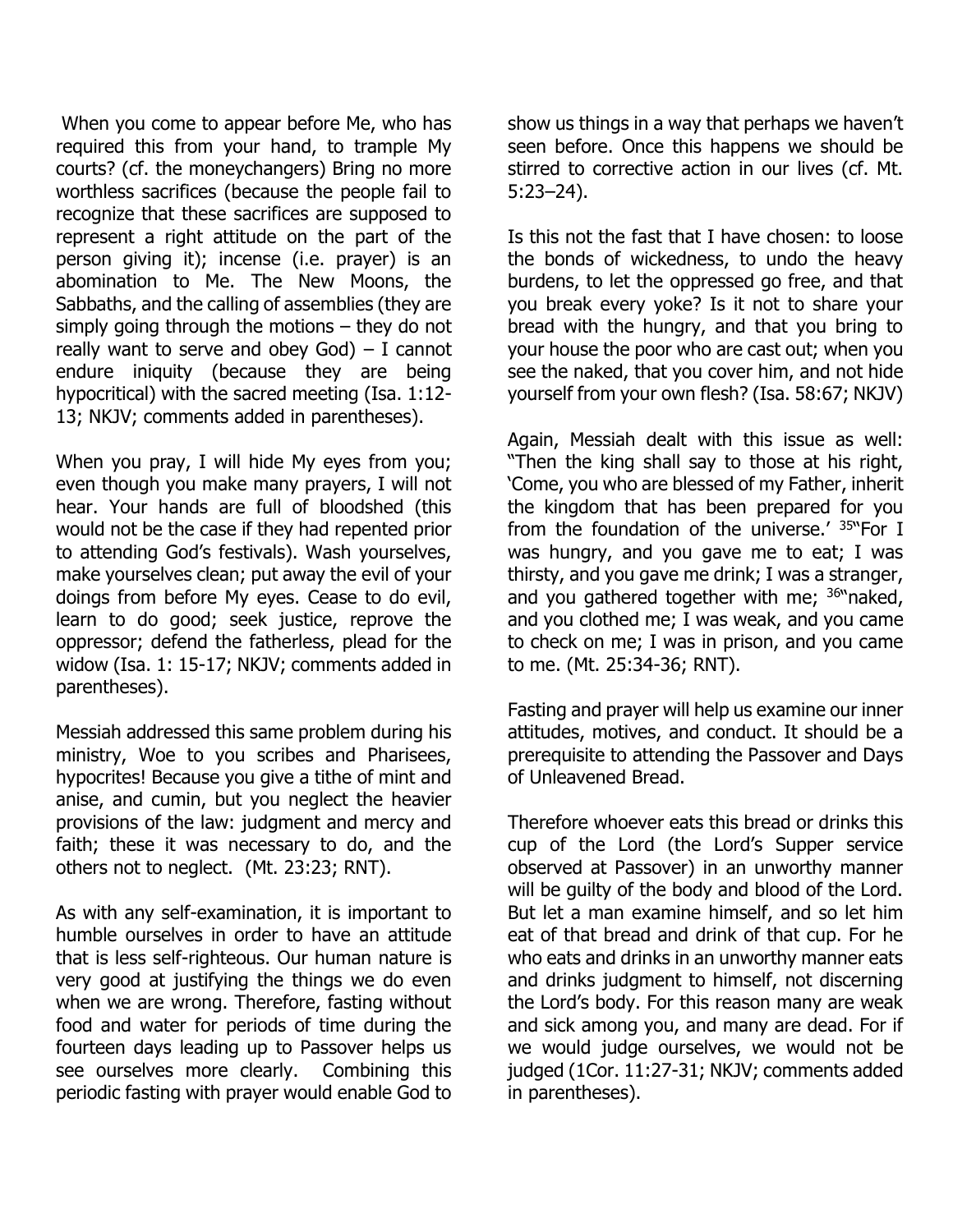The latter part of this scriptural reference is important because, "judgment begins at the house (i.e. true church) of God" as stated by the Apostle Peter in 1Pe. 4:17. These verses are being given to admonish God's people to take their "calling" seriously and examine themselves closely during the fourteen days leading up to the Passover/Days of Unleavened Bread. Prior to the Passover in Egypt, Israel was sanctified (or set apart) in the land of Goshen. They were protected from seven of the plagues that were coming upon the Egyptians. They were considering what was happening "next door" very seriously because their physical livelihood was at stake. At this point in time they could not have imagined what their future would hold. They would have been very sober and vigilant examining closely all the events that were taking place.

## FOR THE SON OF MAN IS LORD OF THE SABBATH Matthew 12:8, RNT

There are a number of lessons for us today in this example. Egypt is a type of sin (Rev. 11:8), and Israel was submersed in it (Eze. 23:8). Although Israel needed physical sustenance, it was not Egypt that was actually providing it. Ultimately, it is the only true God who provides His people with all their needs. Israel had forgotten this truth. They had to be shocked into understanding this reality commencing with the plagues that came upon Egypt. By protecting the land of Goshen, God was teaching them that He was their protector. As they proceeded into the desert, He began to teach them that He was also their provider (Ex. 16:4). The pillar of fire by night and the cloud during the day was to teach them to follow His lead doing whatever He said, when He said it, because it was for their ultimate good. Messiah addressed this same issue in John. 10:4.

And when he brings out his own sheep, he goes before them; and the sheep follow him, for they know his voice (Jn. 10:4, NKJV).

Today, it is easy to believe that our modern world provides all of our needs, but in reality it is no different than ancient Egypt because it too entices God's people to sin (Gal. 1:4). It is only when God intervenes in our lives and brings us out of this way of thinking, acting, and relating that we can see ourselves as we truly are. One of the ways God does this is by periodically commanding that His people come out to worship Him on his Sabbaths, New Moons, and appointed feast days (Ex. 23:14, 17). This requirement and the authority to continue these observances, was vested in Messiah. It could only end if Messiah sinned, wasn't resurrected, or wasn't given the authority to continue observing the commanded feasts of the only true God. As we will see, Messiah's actions in John 2:14 and Matthew 21:12 show that he had the authority to prepare God's people for the Passover and Days of Unleavened Bread as well as the other Holy Days.

For the Son of Man is Lord of the Sabbath (Mt. 12:8; RNT).

And he (Messiah) said to them, "The Sabbath came into existence on account of man, not man on account of the Sabbath. <sup>28</sup> "For this reason the Son of Man is Lord also of the Sabbath (Mk. 2:27-28; RNT).

Messiah has the authority to administer and determine how his Father's Holy Days are to be conducted. He did not do away with them at all.

You call me Master (1320 Gk. didaskalos, instructor, teacher, one who instills doctrine) and Lord, and you say well, for so I am (Jn. 13:13; NKJV; comments added in parentheses).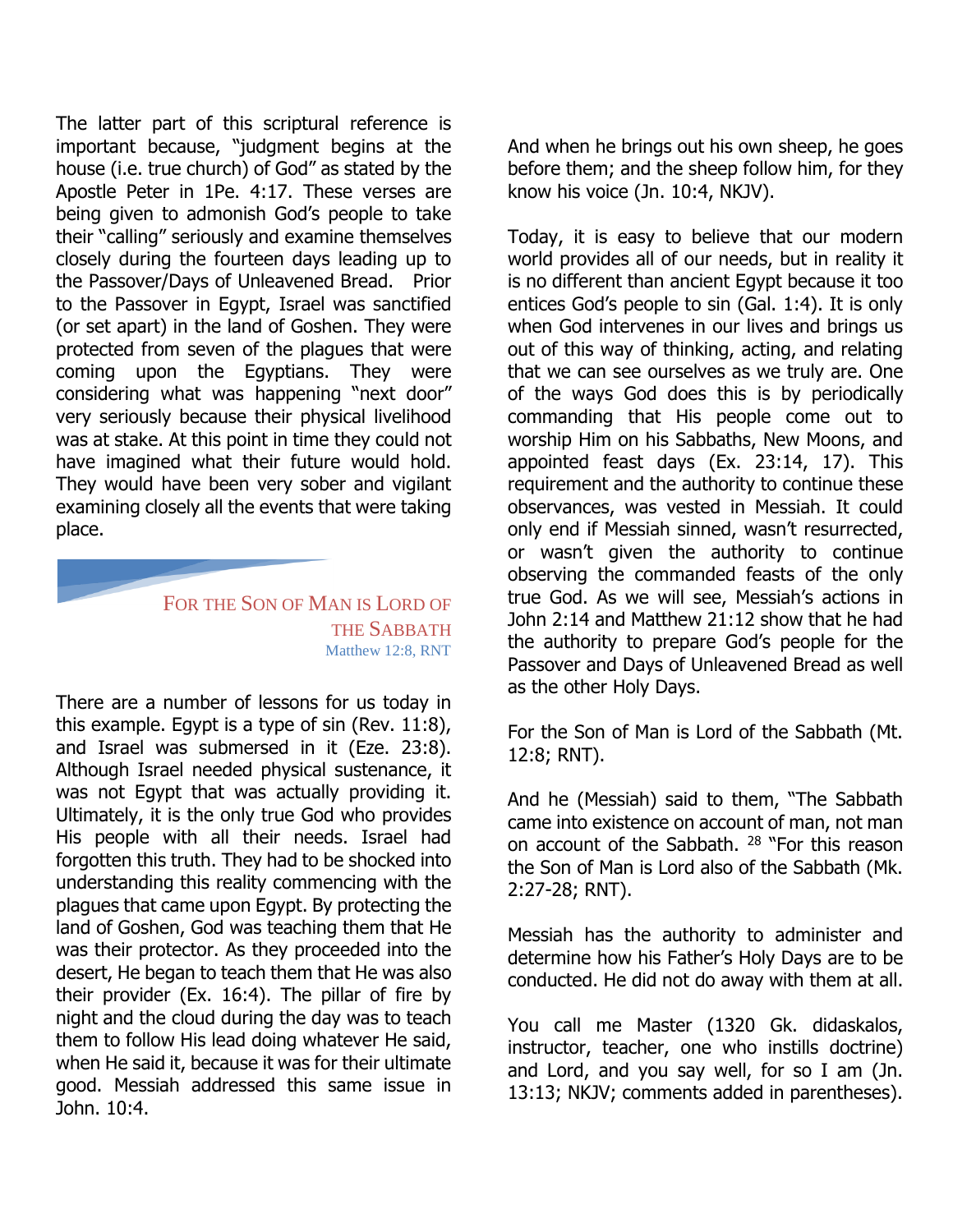… "This is My beloved son, in whom I am wellpleased. Hear him!" (Mt. 17:5; RNT).

Do not presume that I came to tear down the law or the Prophets; I came not to tear down, but to fill up.  $18^{\circ}$  For Amen I say to you, until heaven and earth pass away, not one iota or one point will pass away from the law, until everything is accomplished (Mt. 5:17-18; RNT).

> THEN THE JUDEANS ANSWERED AND SAID TO HIM, "WHAT SIGNS DO YOU SHOW US THAT YOU DO THESE THINGS?" John 2:18, RNT

As heaven and earth have not passed away yet (2Pe. 3:10-13), Messiah still has the authority to bring out every aspect of his Father's law including how to properly observe the Sabbaths, New Moons and Festivals. The Pharisees missed the mark when it came to fully understanding how to properly obey the law and commandments (Mt. 23:23). Messiah was showing them that he had the authority to determine how God's people should be conducting themselves on the Sabbaths, New Moons and Festivals as well as the real reason for observing them, which was to learn the, "heavier provisions of the law" (Mt. 23:23) along with God's overall plan for mankind.

With these points in mind, we will now examine John. 2:14-16 and Matthew 21:12.

And he (Messiah) found in the temple those who sold oxen and sheep and doves, and the moneychangers doing business. When he had made a whip of cords, he drove them all out of the temple, with the sheep and the oxen, and poured out the changers' money and overturned the tables. And he said to those who sold doves,

"Take these things away! Do not make my Father's house a house of merchandise! (Jn. 2:14-16; NKJV; comments added in parentheses)

Messiah is teaching those who purport to know God's law how to properly observe it. In this case, it shows how to correctly prepare for the Passover and Days of Unleavened Bread. The religious leadership of the day brought into question Messiah's authority to take these actions.

Then the Judeans answered and said to him, "What signs do you show us that you do these things?" (Jn. 2:18, RNT)

As was mentioned earlier, Messiah would not have any authority to continue administering his Father's Sabbaths and Holy Days if he wasn't resurrected, and this is exactly what he said to the religious leadership:

Jesus answered and said to them, "Tear down this naos (Gk. 3485, the inner sanctuary of the temple), and in three days I will raise it (Jn. 2:19, RNT; comments added in parentheses).

Because Messiah had freedom of choice, he had the authority to give up his life in service to others if he chose to do so.

As the Father knows me, even so I know the Father, and I lay down my life for the sheep. And other sheep I have which are not of this fold; them also I must bring, and they will hear my voice; and there will be one flock and one shepherd. Therefore my Father loves me, because I lay down my life that I may take it again. No one takes it from me (i.e. he wasn't forced to do this), but I lay it down of myself (Messiah volunteered). I have power to lay it down, and I have power to take it again. This command I have received from my Father (Jn.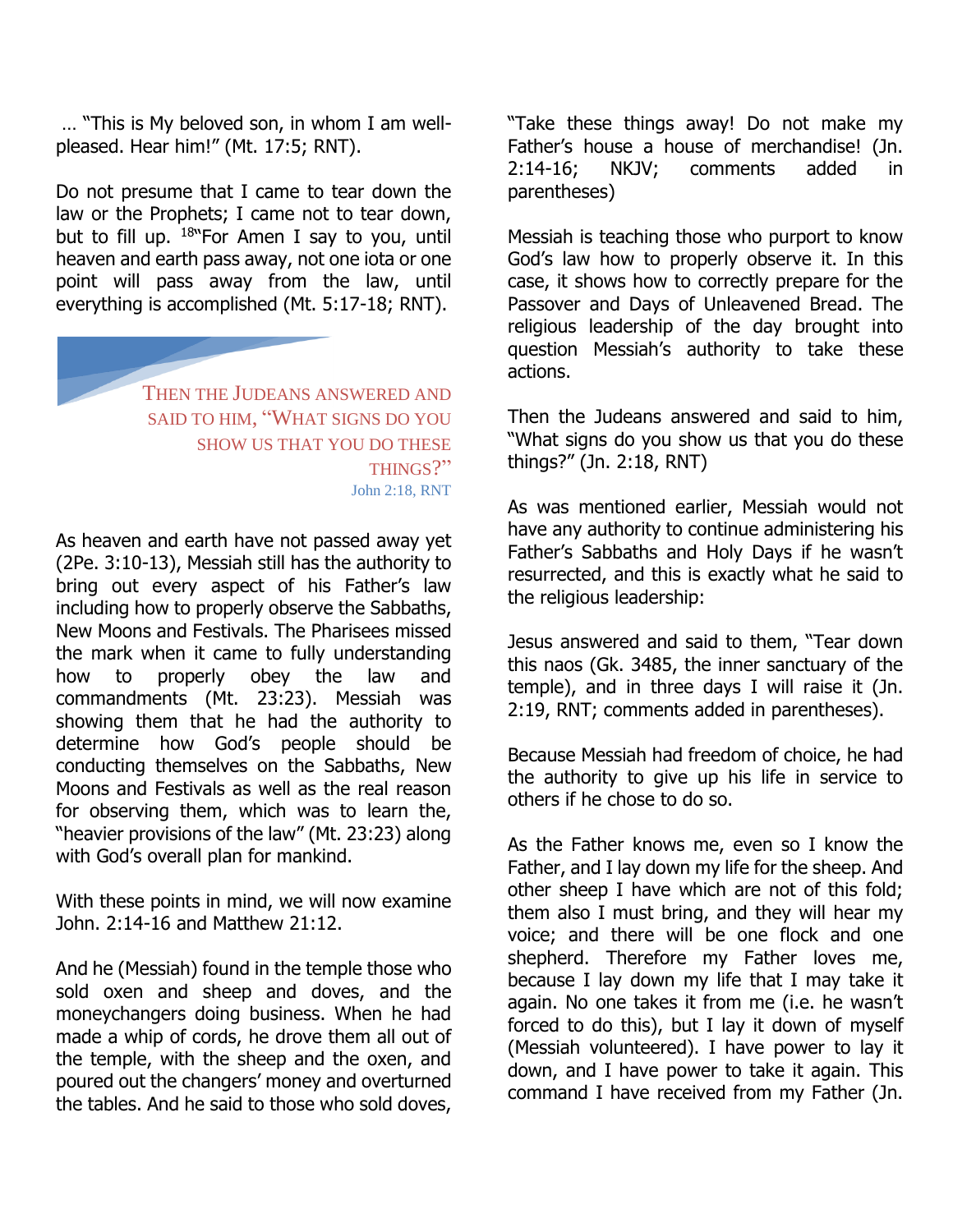10:15-18; NKJV; comments added in parentheses).

If Messiah did not trust his Father, it would have been much more difficult for him to lay his life down. However, he did trust his Father and had every confidence in his resurrection.

> …FOR MY HOUSE BE CALLED A HOUSE OF PRAYER FOR ALL NATIONS. Isaiah 56:7; NKJV

For as the Father raises the dead and gives life to them, even so the son gives life to whom he will. For the Father judges no one, but has committed all judgment to the son (Jn. 5:21; NKJV).

This is an important section of scripture when it comes to understanding that the authority once vested in the Levitical priesthood was in the process of being removed.

So also Christ did not glorify himself to become High Priest, but it was He (God the Father) who said to him (Messiah): "You are my son, today I have begotten you." As he (the Father) also says in another place: "You are a priest forever according to the order of Melchizedek (Heb. 5:5- 6; NKJV; comments added in parentheses).

Therefore, the authority that Messiah exercised in John. 2:14 is very significant because it was the first sign that he had taken authority away from the Levitical priesthood. After all he was born of the house of Judah and therefore did not have authority under the Levitical system to take the action he took. It was not only a clear statement, but also a serious challenge to the religious authorities that their time was up. To add insult to injury, Messiah overturned the tables of the moneychangers in Matthew 21:12, and quoted a prophecy from Isaiah 56:7. This

prophecy stated that worship in the temple of God was no longer the exclusive right of Israel. The gentiles would now be able to worship as equals. If gentiles could worship as equals, they could also participate in the priesthood. So, there were very serious ramifications from the scriptures that Messiah quoted.

…For my house shall be called a house of prayer for all nations (Isa. 56:7; NKJV).

Matthew 21:12 combines two scriptures; the one mentioned above as well as Jeremiah 7:11, "Has this house, which is called by my name, become a den of thieves in your eyes? Behold I, even I, have seen it," says the Lord".

Obviously, a thief steals and in the case of Israel's worship there was theft from God and it had to do with activities associated with sacrifices being offered to God. This was prophesied to happen in the last book of the Old Testament:

But you (Israel) profane it (God's name), in that you say, 'The table of the Lord is defiled; and its fruit, its food, is contemptible.' You also say, 'Oh, what a weariness!' And you sneer at it," says the Lord of hosts. "And you bring the stolen, the lame, and the sick; thus you bring an offering! Should I accept this from your hand?" "But cursed be the deceiver who has in his flock a male, and makes a vow, but sacrifices to the Lord what is blemished  $-$  for I am a great King," says the Lord of hosts, "And my name is to be feared among the nations" (Mal. 1:12-14; NKJV; comments added in parentheses).

To reinforce that the Levitical priesthood and Jewish system was being replaced by the authority vested in Messiah, there is important symbolism confirming this fact shortly after the tables of the moneychangers were overthrown.